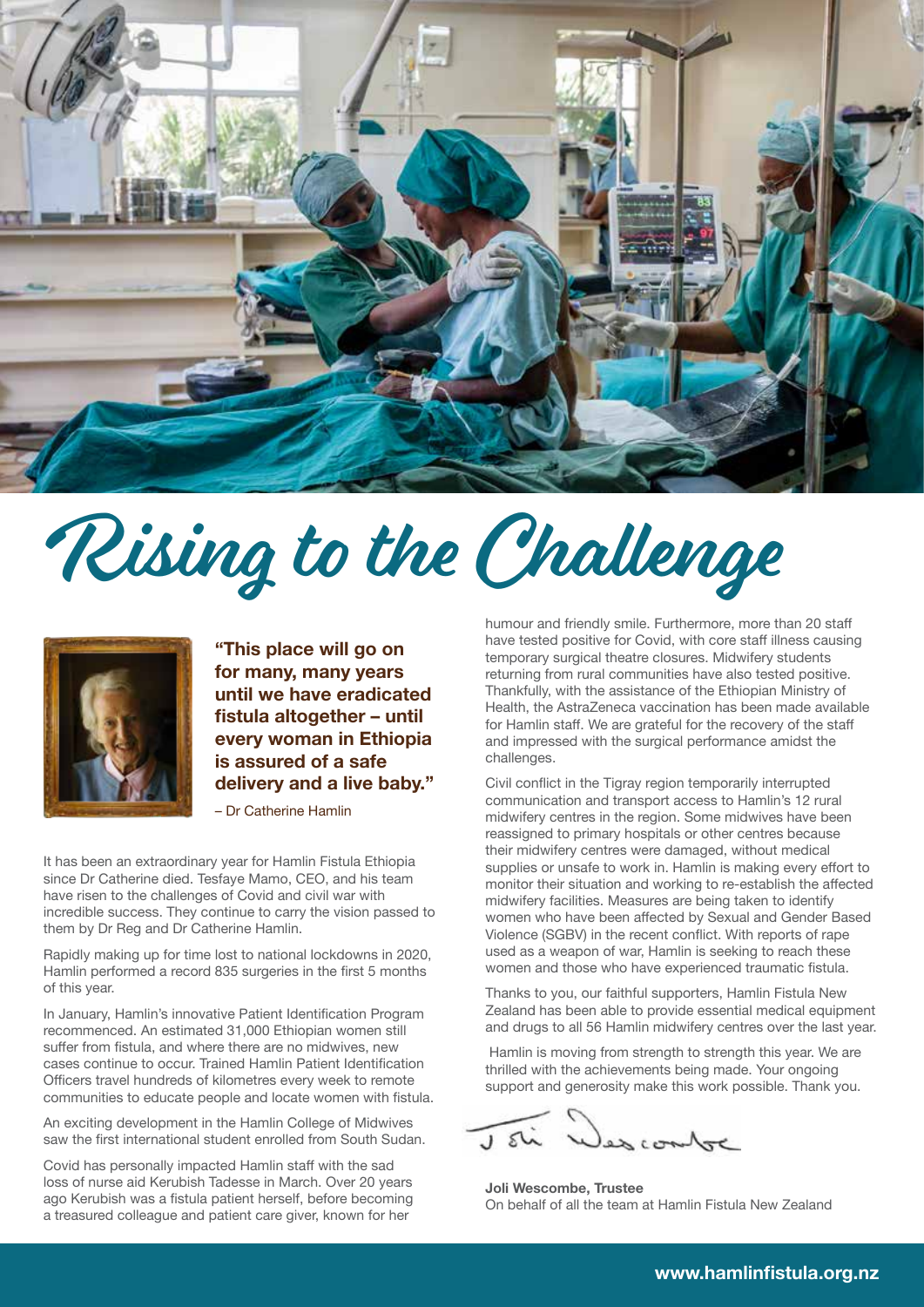# **Hamlin Fistula NZ**

**JULY 2021**

## Living Catherine's Legacy

**"Dr Catherine made me love my profession and sharpened my professional practice. I learned how to treat my clients with love and affection."**

#### **– Ayantu**

Midwife Ayantu Fekadu, age 25, graduated from Hamlin College of Midwives in 2018 and is serving at a remote clinic in Western Ethiopia. Ayantu was born and raised in the historical small town of Gore, located only few kms from Onga government clinic where she is currently serving as the only professional midwife.

"My Hamlin education makes me feel confident professionally. There were practicums right from our first years, and we are well experienced and skilled by the time we graduate. Our colleagues from other colleges don't have such opportunities, and they gain practical skill after they start working. I am very proud of being a Hamlin graduate," Ayantu explains.

Ayantu estimates that she has helped well over 2000 women to have a safe birth and prevent birth injuries such as obstetric fistula.

"I had the chance to meet Emaye in person during my practical trainings at the Addis Ababa Fistula Hospital. She was an amazing woman with exceptional personality. She dedicated her entire life to treating those poor fistula victims who were abandoned even by their own family and give them life again."

Your donation will support a midwife like Ayantu to stop the next generation of women from suffering avoidable birth injuries.

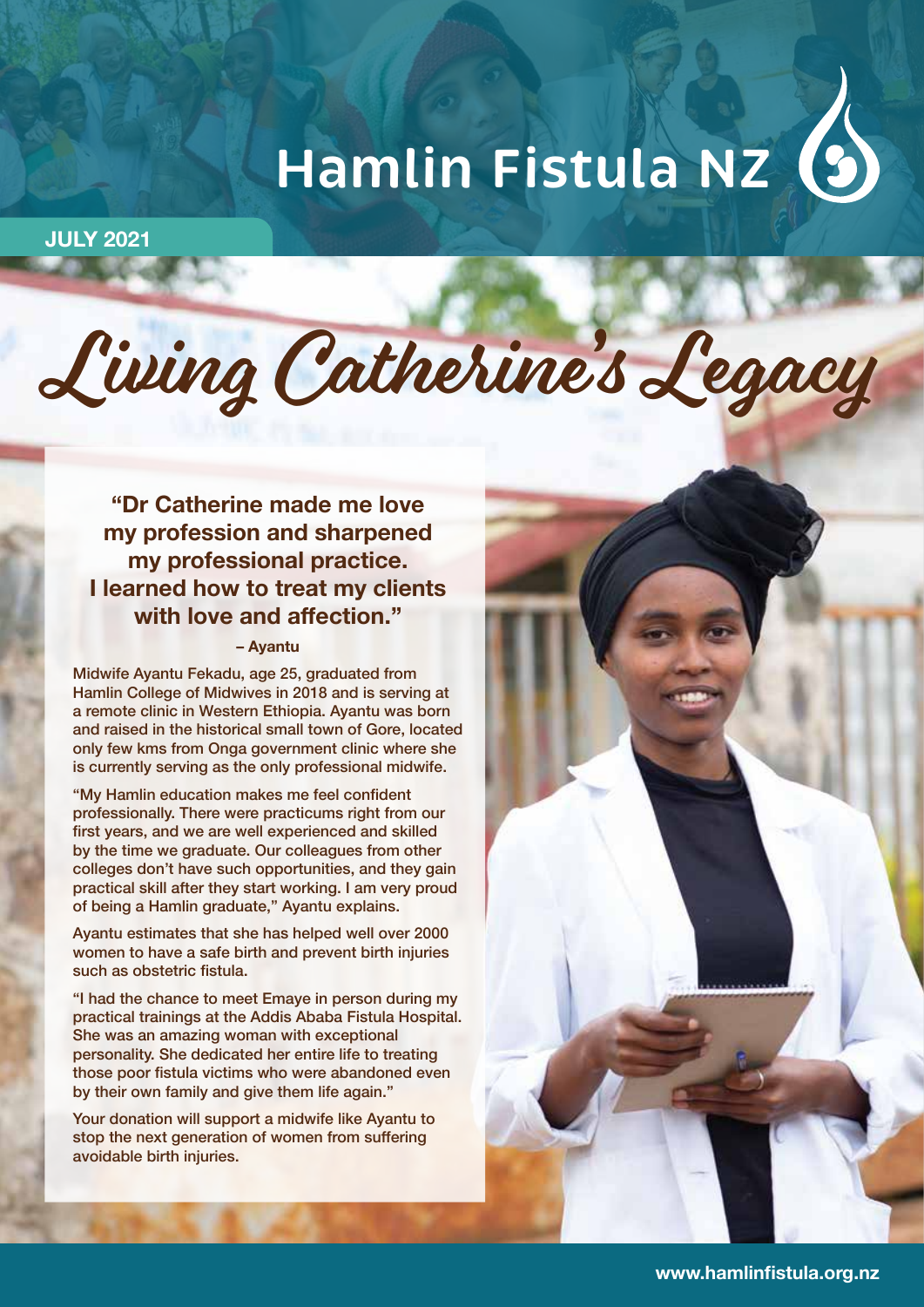

## **Your Support in Action**

#### **Medanit's new lease on life, thanks to you!**

*"My cure was like a miracle. What surprised me most was all your services here are free and continuous. Thanks to you my marriage life has resumed; I won't be a burden on my family anymore. Most of all you, make me a woman again. This is only of God's deed not human's."* - Medanit

Medanit's name means 'medicine'. When her parents chose her name, they could not foresee how desperately she would need life-saving medicine of her own. Medanit grew up in a poor, remote farming village in the Oromia region, isolated from health and education services. She spent her childhood looking after family animals and training to become a good wife. Around her 18th year, she started married life with an older but caring husband, who made her marriage life enjoyable despite hardships and burdens.

Soon after her marriage, Medanit was thrilled to be pregnant. Like all women in her community, Medanit laboured at home with village women helping. Unexpectedly, the labour went for five long, painful days.

"I still feel the unbearable pain that I was in during the labour. We tried all the traditional medicines, but nothing helped. My family were hopeless and carried me to the clinic one hour walk away. When I woke up, I found myself lying still on the bed, my baby was dead, and I had a feeling a strange wetness down my thighs. When the nurses told me that I was incontinent because of the hard labour I felt ashamed and hopeless. That was probably the hardest time of my life."

For three difficult years Medanit lived with her family again, not knowing what to do. "Fistula took away everything from me. My marriage life was suspended, and I was so lonely. If it was not for my father and my husband, I might be dead now. I was almost gave up hope of a cure and just waited for the end of my life."

In 2016 Medanit and her father heard information in the market one day about Hamlin's free service at Yirgalem Hamlin Fistula Center. Her father didn't waste time. He sold one of the cattle to pay for a person to accompany and direct them, arriving at the centre after a full day by bus. Within a month of treatment, Medanit was discharged - happy and dry.

Last December, Medanit arrive back at Yirgalem, 8 months pregnant. She was safely delivered of a baby girl by caesarean section. "I can't thank you enough for what you are doing for women like myself. I forward my gratitude for all individuals involved on my cure and pray for the continuing of this lifechanging work."

## **THE HAMLIN MODEL OF CARE**

**The Hamlin Model of Care for treatment of obstetric fistula injuries considers both the physical impact and psychological trauma of fistula. Today, this model has been widely replicated around the world**.



#### **SURGICAL REPAIR**

An obstetric fistula injury can often be repaired with a single life-changing surgery.



#### **REHABILITATION**

Hamlin provides nutrition plans and physiotherapy to help women regain their strength



#### **REINTEGRATION**

Education and vocational training are provided to empower women as they leave Hamlin



#### **COUNSELLING**

A counselling program is developed for each woman to support her and help her rebuild confidence

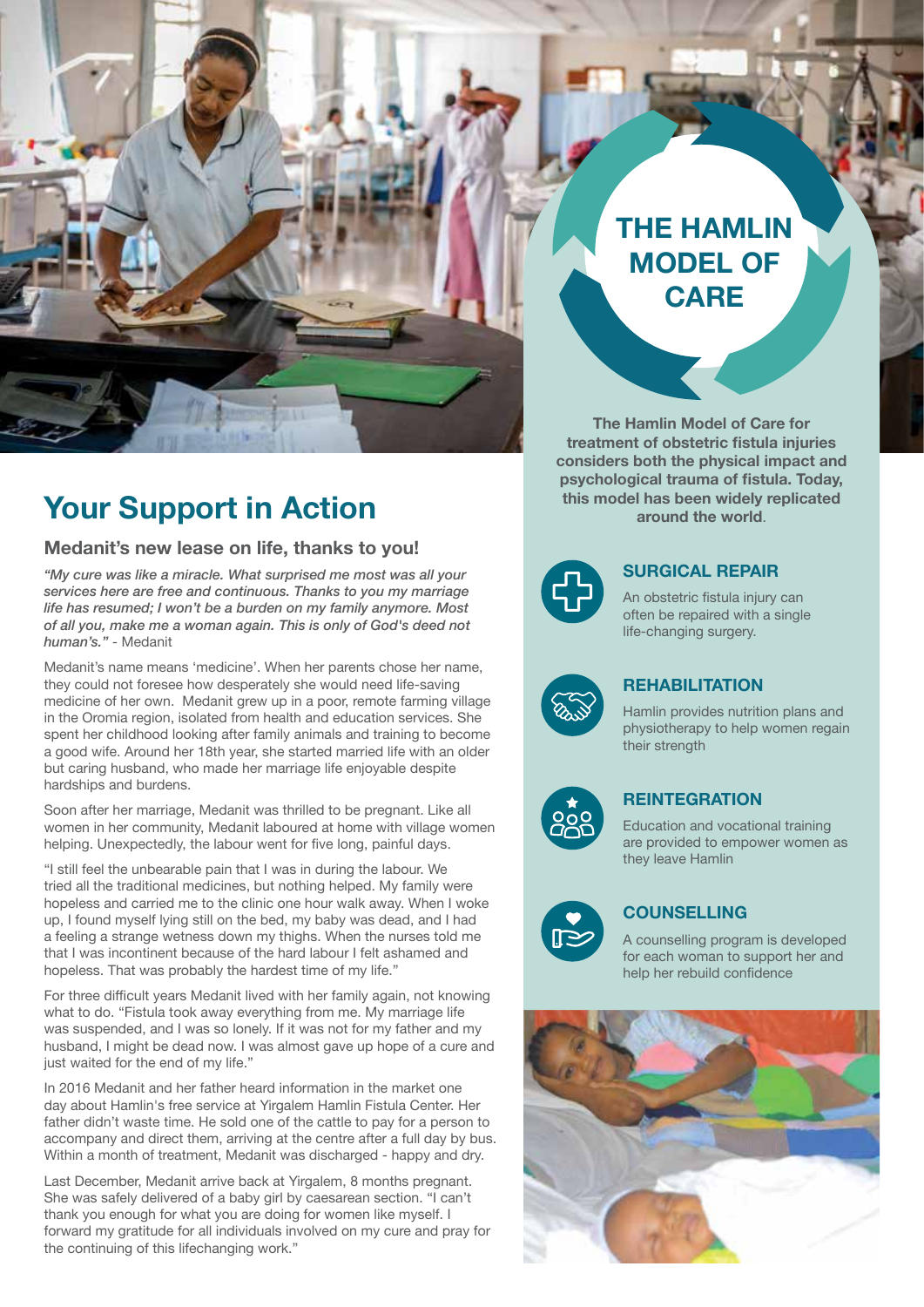## **Barefoot Success**

**Seven amazing women took on the Barefoot Challenge this year and raised \$5,534 to support vulnerable women in Ethiopia to access essential maternity care. Whether walking 5km barefoot by the river or up Mt Grey through the snow, this challenge can be whatever you make it to be!**

Meet Hamilton Hihi – one of our amazing barefoot challenge teams!

The team was spearheaded by Katherine, who was introduced to Hamlin many years ago by her grandmother, and who has continued to support Hamlin in her grandmothers memory.

After watching 'A Walk to Beautiful' - the moving documentary that follows the arduous journey of fistula sufferers, as they make their way to the Hamlin Fistula Hospital, the team were inspired to undertake their own trek, fundraising for Hamlin along the way.

Katherine summed up the team's motivation beautifully, "As mums of 14-Ayear-old daughters, (we know) it could have been our daughters in this situation if they had been born in Ethiopia."



On Sunday 23rd May - The International Day to End Obstetric Fistula, the team walked barefoot for 5km along the Waikato River path in Hamilton.

Thank you to everyone who generously supported these women with such enthusiasm. We can't wait for Barefoot Challenge 2022! Will you join us?





#### *"My hope for the future is generations of empowered women, who can make Ethiopia fistula-free."* – Dr Zahara Sualih

Dr Zahara Sualih is a fistula surgeon at Hamlin's Mettu Fistula Hospital. She joined Hamlin Fistula Ethiopia in 2015 as a specialist in obstetrics and gynaecology. Dr Zahara's motivation to work for Hamlin was clear: "It is the best centre in Ethiopia to take care of women in need," she says.

Since joining Hamlin, Dr Zahara has performed approximately 700 fistula repair surgeries. "I am living a meaningful life!" exclaims Dr Zahara.

Thanks to Hamlin's status as a centre of excellence in maternal health care, Dr Zahara has been involved in both the Hamlin Urogynaecology Fellowship and the International Federation of Gynaecology and Obstetrics (FIGO) training program, making her an even better surgeon.

"It makes me a better physician to holistically manage women's birth injuries. My priority is to serve women with up to date, high quality care."

### **A Walk to Beautiful – Mark the Date!**

**Rangiora Town Hall**

**Suggested donation \$15**





#### Tickets available at the event or register your interest at info@hmalinfistula.org.nz **Nelson Hosted by Soroptimist**

**Saturday, August 28, 3pm & 7pm**

**International Waimea Saturday, August 21, 7pm** Bookings essential siwaimea@siswp.org

**Would you like to view A Walk to Beautiful in your home town?**  Contact info@hamlinfistula.org.nz to arrange to borrow a DVD or to organize a public screening.



**High Tea for Hamlin @ the Cathedral 2022**

\* Watch this space! \*

**We hope to bring the High Tea back next year. We look forward to seeing you there!**